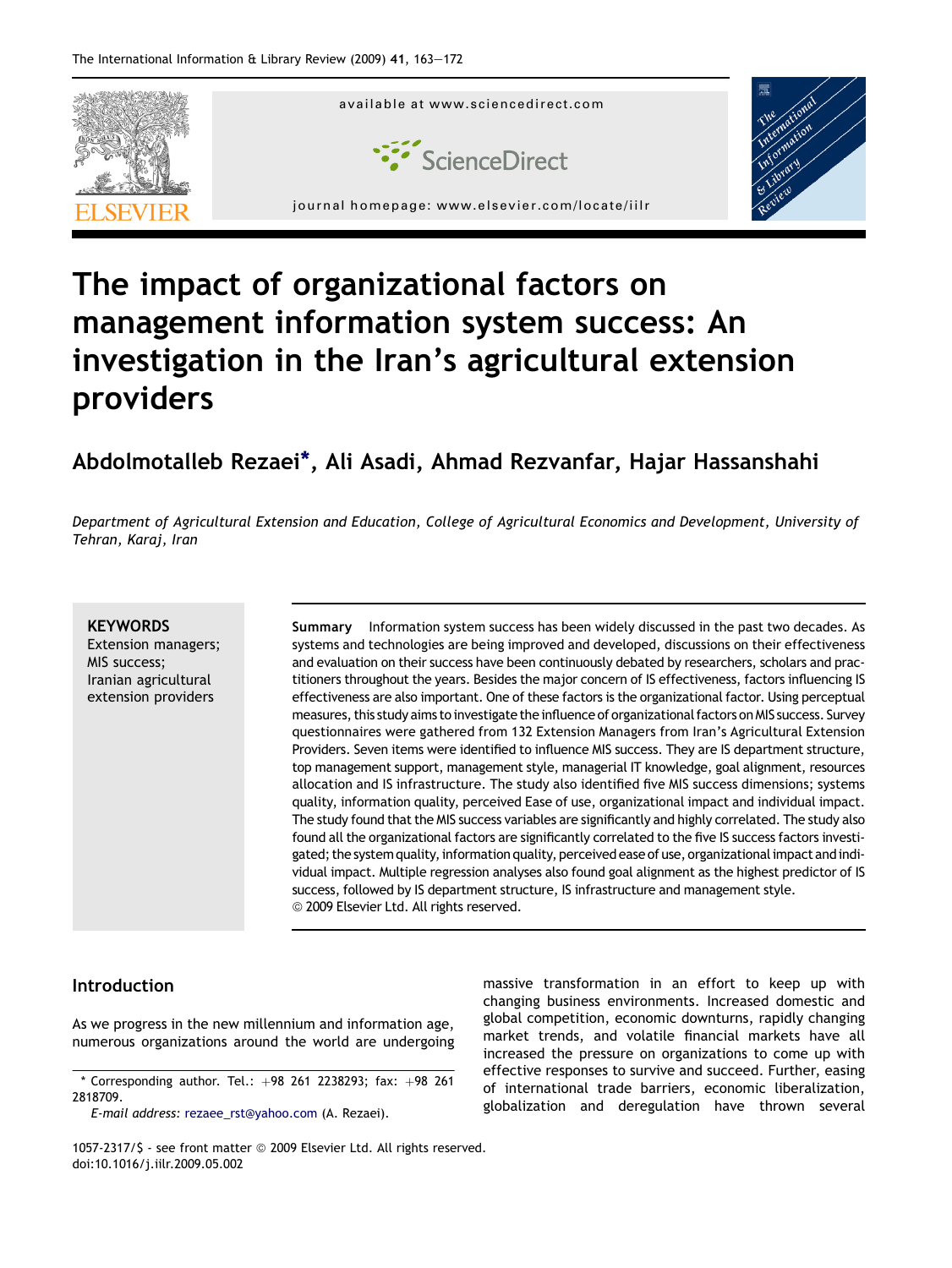challenges to organizations in developing countries like Iran. To effectively respond to rapid changes in the external environment, several organizations have turned to information technology (IT) to improve their productivity and competitiveness.

However, beginning in the nineties, the public sector's conservative approach to using management information system began to change. The traditional information systems were being replaced by modern systems with improved and sophisticated software and hardware applications. Furthermore, the advent of communication technologies such as the Internet, intranet and extranet in the public sector environment had resulted in better collaboration among the intra and inter providers. Apparently, the above developments have forced the government to reevaluate and re-assess their systems effectiveness.

[DeLone and McLean \(1992\)](#page--1-0) conducted a study which resulted in a proposed model of IS success. This study was considered very significant in contributing towards a universal model, which many employed when looking at IS performance. Several attempts have also been made to validate their proposed model ([Hussein, Selamat, Mamat, & Abdul,](#page--1-0) [2005](#page--1-0); [Seddon & Kiew, 1994](#page--1-0)). The model is comprised of five dimensions, namely, perceived ease of use, system quality, information quality, individual impact and organizational impact. The authors also pointed that there was a huge gap in the IS studies in which many researchers seems to overlook. These studies had given small focus on the antecedent factors of the IS success. One of the important antecedent factors of IS success is the organizational factor. Therefore the objective of this study is to investigate the impact of organizational factors on MIS success in the agricultural extension providers.

#### Research framework and hypothesis

#### IS success dimensions

[DeLone and McLean \(1992\)](#page--1-0) extensively reviewed previous studies on information system success and introduced a comprehensive taxonomy which posits six major dimensions: system quality, information quality, use, user satisfaction, individual impact, and organizational impact. They suggested a model of causal interdependence between these six IS success dimensions.

A substantial aspect of the [DeLone and McLean's \(1992\)](#page--1-0) study is that use is considered as an IS success variable. They theorized use as being an explicit antecedent of individual impact, and thus they included it in their model. However, several studies [\(Seddon, 1997; Straub, Limayem, & Kar](#page--1-0)[ahanna-Evaisto, 1995; Szajna, 1993](#page--1-0)) argue that use as an IS success variable is problematic. [Szajna \(1993\)](#page--1-0) argued that use cannot precisely indicate IS success, especially in a mandatory system use environment. [Melone \(1990\)](#page--1-0) showed that some degree of discrepancy may exist between actual and perceptual IS use because many systems are not voluntarily used. [Seddon \(1997\)](#page--1-0) argued that the [DeLone and](#page--1-0) [McLean \(1992\)](#page--1-0) model is flawed because of its attempt to combine both process and causal explanations of IS success. His claim indicates that use should precede individual impacts, but it does not cause them. He proposed that perceived usefulness might be more adequate than use and conceptually sharpened the [DeLone and McLean \(1992\)](#page--1-0) model.

[Smithson and Hirschheim \(1998\)](#page--1-0) proposed a conceptual IS evaluation framework which consists of three zonesefficiency, effectiveness, and understanding- and applied the framework to the IS outsourcing evaluation.

[Myers, Kappelman, and Prybutok \(1997\)](#page--1-0) extended the [DeLone and McLean \(1992\)](#page--1-0) model by adding other IS success and contingency variables such as workgroup impact and organizational size. [Pitt, Watson, and Kavan \(1995\)](#page--1-0) suggested the incorporation of the service quality dimension into the DeLone and McLean model. [DeLone and McLean](#page--1-0) [\(2003\)](#page--1-0) revised their original IS success model, updating it with ten years of literature. This updated model suggests employing intention to use instead of use in view of the difficulties of interpreting the multidimensional aspects of use. [Rai, Lang, and Welker \(2002\)](#page--1-0) empirically investigated the validity of [DeLone and McLean \(1992\)](#page--1-0) and Seddon's IS success models.

#### Organizational factors on the IS success

It was predicted that the organizational factor contributes to the IS success of an organization. [Lu and Wang \(1997\)](#page--1-0) used management style as a measure of organizational context. [Saunders and Jones \(1992\)](#page--1-0) identified organizational variables as mission, size, goals, top management support, IS executive hierarchical placement, maturity of IS function, size of IS function, management philosophy/ style, evaluator perspective, culture, and IS budget size. [Ang, Davies, and Finlay \(2001\)](#page--1-0) identified organizational factors that influence IT usage as: organizational structure, organizational size, managerial IT knowledge, top management support, financial resources, goal alignment and budgeting method.

From a comprehensive list of organizational factors from related studies [\(Ang et al., 2001; Broadbent, Weil, & Clair,](#page--1-0) [1999; Grover, 1993; King & Sabherwal, 1992; Lee & Kim, 2007;](#page--1-0) [Miller & Doyle, 1987; Premkumar & Ramamurthy, 1995](#page--1-0) and [Tallon, Kraemer, & Gurbaxani, 2000](#page--1-0)), this study identified seven organizational factors to influence IS success. The factors are IS Department structure, top management support, goal alignment, managerial IT knowledge, management style, resources allocation and IS infrastructure.

#### Information system (IS) department structure

IS unit structure represents the way in which responsibilities for IS activities are assigned within an organization, and the norms used for carrying out these responsibilities. IS unit structure reflects the manner in which the IS organization has been designed to carry out different IS management tasks and processes [\(Hicks, Culley, & McMahon, 2006; Olson](#page--1-0) [& Chervany, 1980](#page--1-0)). Several authors [\(Brown & Sambamurthy,](#page--1-0) [1999; Brown & Magill, 1994\)](#page--1-0) have examined the structural arrangements for enhancing IS performance in organizations. The issue of having a centralized or decentralized IS department structure has been an issue of considerable debate ([Hicks et al., 2006; Marais, 1995; Von Simson, 1990](#page--1-0)). On the other hand, there were studies which indicated that